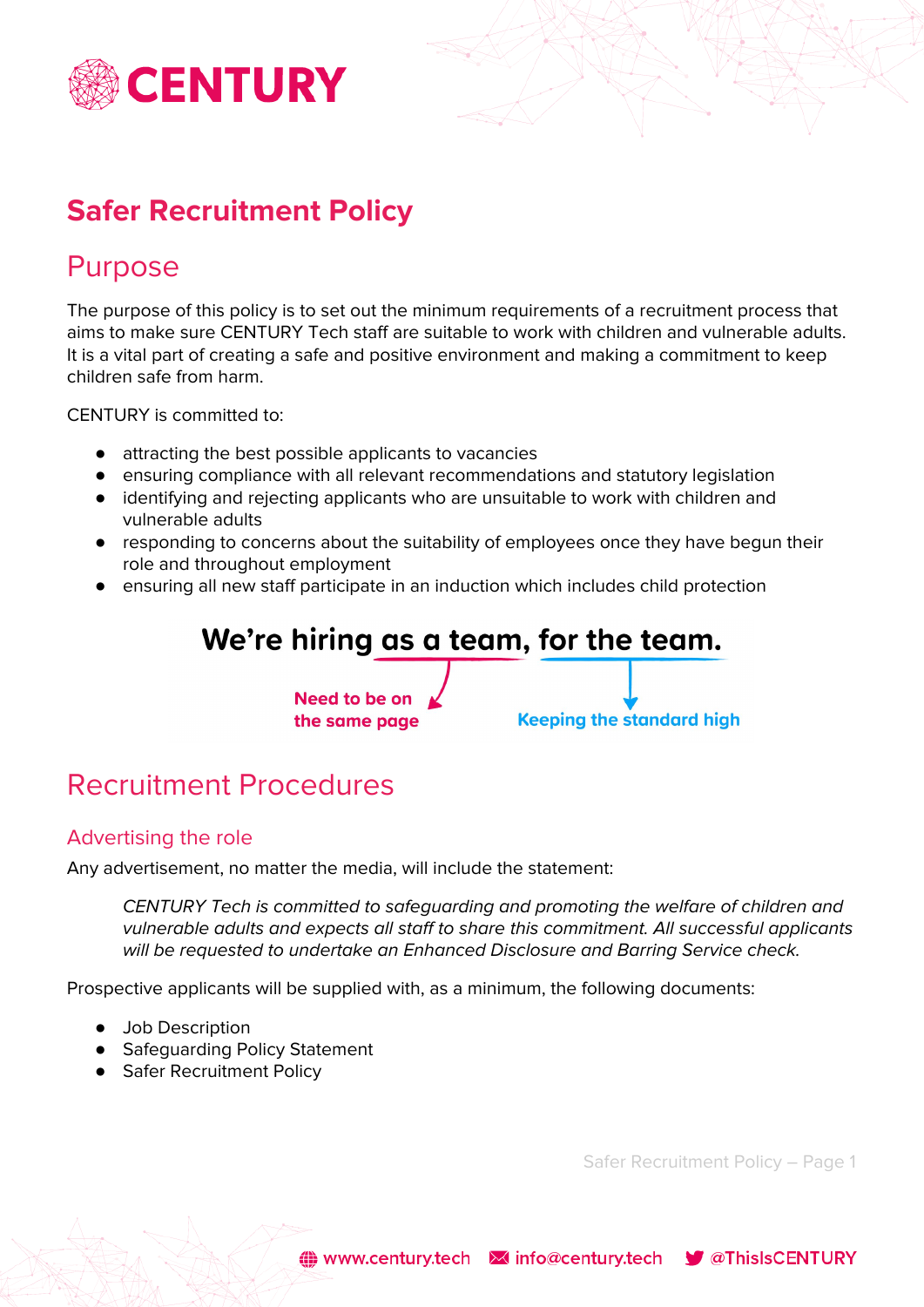

Applicants are to provide the details of, at least, two referees as part of their application and vetting checks, one of which must be from the applicant's current or most recent employer. Neither referee should be a relative or someone known to the applicant solely as a friend.

#### Selecting applicants for interview

Shortlisting is completed by at least two people, taking all steps to avoid bias. Each application will be assessed according to how well it meets the criteria set out in the job description.

#### Interview

Candidates will be treated equally with equivalent interview segments relating to the job description. There will be, at least, one team-specific interview segment and a cultural segment.

Questions will relate to items in the job description and enable the exploration of the candidate's suitability to work at CENTURY, their attitude and their motivations for applying for the role.

Notes will be made throughout the process and will be collated and used to select candidates.

#### Checking identity

Even if the role is not permanent, a right to work check following the Home Office's [published](https://www.gov.uk/government/publications/right-to-work-checks-employers-guide) [guidance](https://www.gov.uk/government/publications/right-to-work-checks-employers-guide) on right to work checks will be carried out.

#### Verifying references

CENTURY will ensure that informed decisions about an applicant's suitability to work can be made. During this process, the information provided in the reference will be cross-checked with the information provided by the candidate during the application process.

Referees should be asked about the candidate's suitability and ability to work with children and vulnerable adults. Any discrepancies, concerns, or vague statements will be investigated further.

#### Making an offer

Following Fair Chance Recruitment principles, the preferred candidate will be asked to respond to a self-disclosure email to ensure they are legally suitable for the role.

When contacting the successful candidate, it will be made clear that the offer is still subject to satisfactory completion of all the vetting processes.

#### Vetting, disclosure and barring checks

The Disclosure and Barring Service (DBS) helps employers in England and Wales make safer recruitment decisions. Enhanced DBS checks are undertaken as covered by the Police Act 1997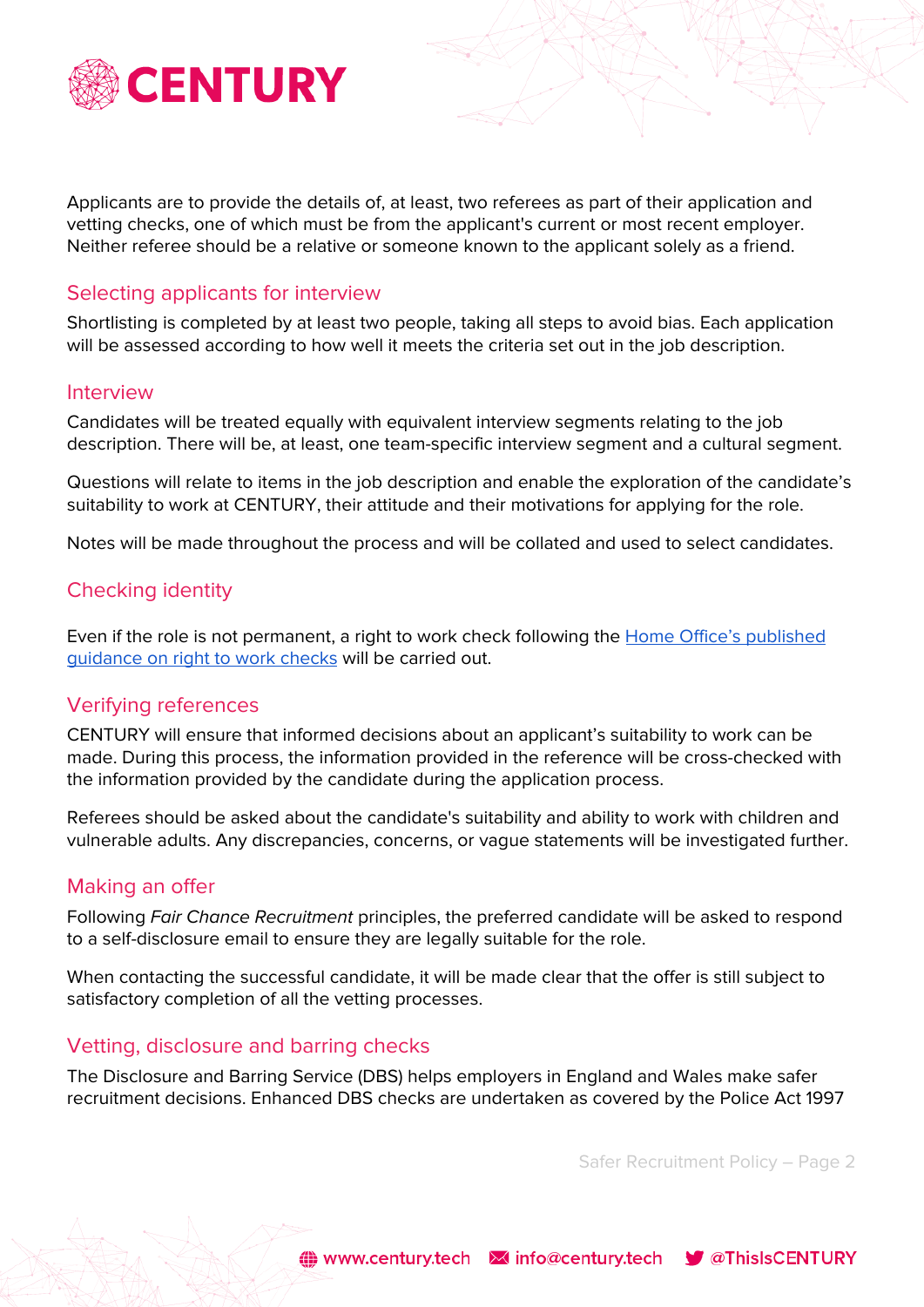

or Police Act 1997 (Criminal Records) regulations (access to enhanced DBS certificates)<sup>1</sup>. This provides information about police convictions, cautions, reprimands and warnings; information about whether the person has been barred from working with children; and any other relevant information.

In England, Northern Ireland and Wales, if someone is carrying out "regulated activity" they need to undergo an "enhanced with barred list check". The work conducted by CENTURY Tech employees is classified as a "regulated activity":

Individuals who monitor the content of internet-based services aimed wholly or mainly for use by children on more than 3 days in a 30 day period. They must also:

- *●* be able to access and remove content or prevent it from being published
- *●* control who uses the service
- *●* have contact with the children using the service
- *○* Full Legislative Wording 2

An employer or manager is breaking the law if they knowingly employ someone in a regulated activity with a group from which they are barred from working.

A barred person is breaking the law if they seek, offer or engage in regulated activity with a group from which they are barred from working.

CENTURY Tech has a legal duty to refer an individual to DBS when they believe a person has caused harm or poses a future risk of harm to vulnerable groups, including children.

- A. considering the applicant's suitability to engage in any activity which is a regulated activity relating to children within the meaning of Part 1 of Schedule 4 to the Safeguarding Vulnerable Groups Act 2006(11) as it had effect immediately before the coming into force of section 64 of the Protection of Freedoms Act 2012(12);
- B. considering the applicant's suitability to engage in any activity which is a regulated activity relating to children within the meaning of Part 1 of Schedule 4 to the Safeguarding Vulnerable Groups Act 2006;

 $2$  Wording from the Safeguarding Vulnerable Groups Act 2006 Schedule 4 Part 1 paragraph 2

- *●* (1)(e) moderating a public electronic interactive communication service which is likely to be used wholly or mainly by children; *●* (4) for the purposes of sub-paragraph (1)(e) a person moderates a public electronic interactive communication service if, for the purpose of protecting children, he has any function relating to –
	- a. monitoring the content of matter which forms any part of the service,
	- b. removing matter from, or preventing the addition of matter to, the service, or
	- c. controlling access to, or use of, the service.
	- *●* (5) but a person does not moderate a public electronic interactive communications service as mentioned in sub-paragraph (4)(b) or (c) *●* unless he has –

(a) www.century.tech Minfo@century.tech V @ThisIsCENTURY

- - a. access to the content of the matter
	- b. contact with users of the service

<sup>&</sup>lt;sup>1</sup> The Police Act 1997 (Criminal Records) (Amendment No. 2) Regulations 2013 "Definition of "work with children"

<sup>5</sup>C. For the purposes of regulation 5A(a) "work with children" means—